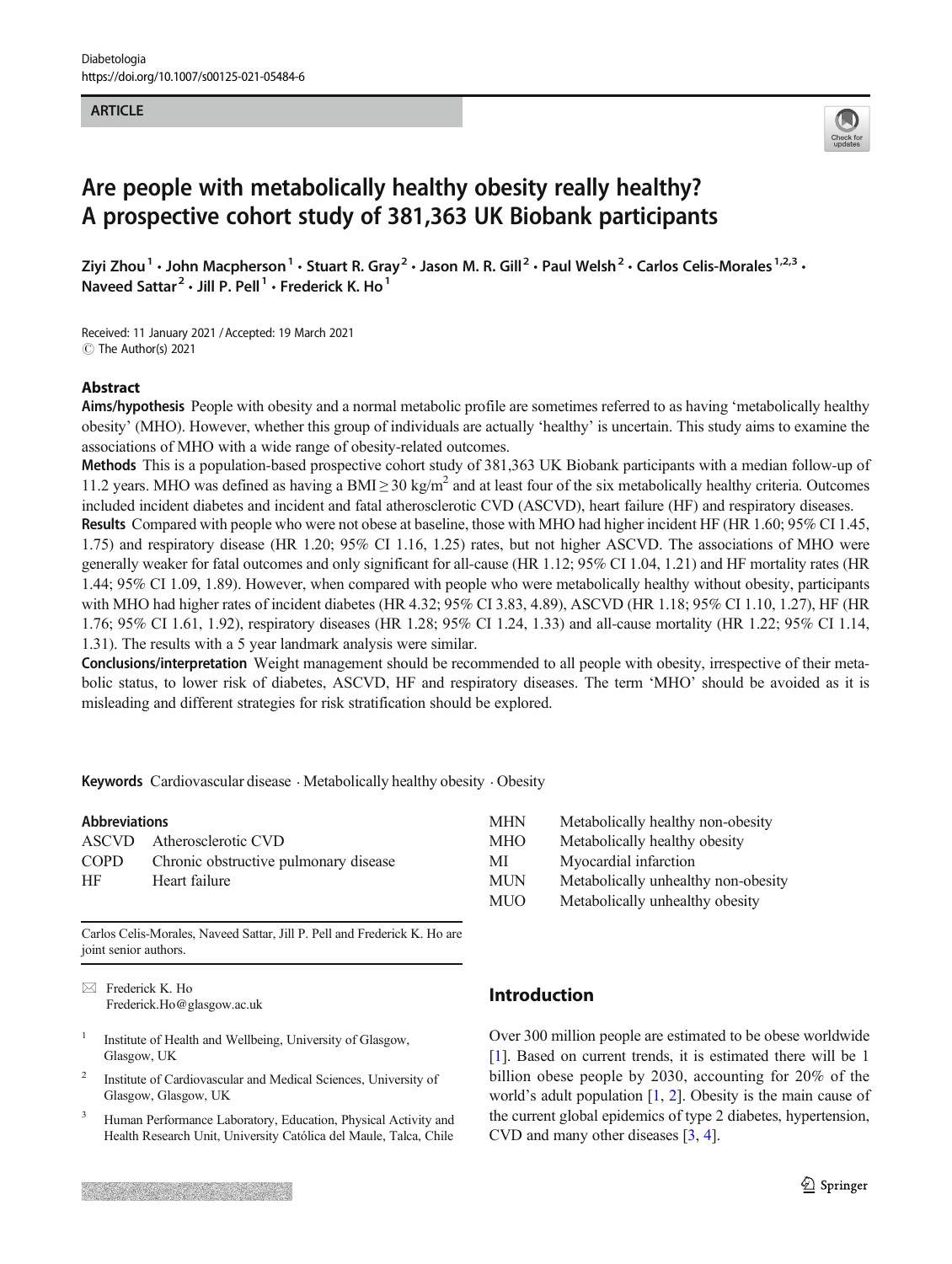# **Research in context**

#### What is already known about this subject?

- Individuals who are obese and with a normal metabolic profile are sometimes referred to as having 'metabolically  $\bullet$ healthy obesity' (MHO)
- Compared with individuals who are not obese with a normal metabolic profile, those with MHO have higher risk of diabetes and atherosclerotic CVD (ASCVD)

#### What is the key question?

Are people with MHO also at a higher risk of other obesity-related outcomes, such as heart failure and respiratory  $\bullet$ diseases?

#### What are the new findings?

- Compared with people who were metabolically healthy without obesity, people with MHO were at a higher risk of all-cause mortality, incident diabetes, ASCVD, heart failure and respiratory disease, although the risk was lower compared with people with obesity and an abnormal metabolic profile
- Among people with MHO at baseline who remained obese, over one-third became metabolically unhealthy within 3 to 5 years. These people had an even higher risk of ASCVD

#### How might this impact on clinical practice in the foreseeable future?

Weight management should be recommended to all people with obesity, irrespective of their metabolic status;  $\bullet$ the term 'metabolically healthy obesity' should be avoided as it is misleading

Typically, obesity leads to metabolic dysfunctions such as elevated blood glucose, increased BP, dyslipidaemia (characterised by high triacylglycerols and lower HDLcholesterol levels), systemic inflammation and insulin resistance [\[5\]](#page-8-0). However, some people with obesity have normal BP, favourable lipid and inflammatory profiles, and high insulin sensitivity  $[6, 7]$  $[6, 7]$  $[6, 7]$  $[6, 7]$ . This phenotype is sometimes referred to as 'metabolically healthy obesity' (MHO) [\[6,](#page-8-0) [7](#page-8-0)]. The prevalence of MHO is estimated to be 3% to 22% in the general population [\[8](#page-9-0), [9](#page-9-0)].

People with MHO have been shown to have an elevated risk of diabetes [[10\]](#page-9-0), but the evidence on atherosclerotic CVD  $(ASCVD)$  and all-cause mortality is mixed  $[11–13]$  $[11–13]$  $[11–13]$  $[11–13]$  $[11–13]$ . There are multiple reasons behind these mixed results. First, the definitions of MHO were inconsistent across studies [\[14](#page-9-0)]. Some studies defined MHO as participants who fulfil almost all of the criteria, resulting in a lower prevalence of MHO with similar risk to that in the general non-obese population [[14\]](#page-9-0). It has been suggested that MHO may be a transitional state, rather than a distinct and stable phenotype [\[15,](#page-9-0) [16\]](#page-9-0), and that people with MHO eventually develop metabolic dysfunction known as metabolically unhealthy obesity (MUO) [\[15](#page-9-0)]. At this stage, they have a higher risk of ASCVD and all-cause mortality, similar to those who originally had MUO. Importantly, research so far has focused on the association of MHO with ischaemic heart disease, stroke, diabetes and all-cause mortality, but has omitted other important obesityrelated conditions such as respiratory diseases or heart failure

(HF) [\[14\]](#page-9-0). In addition, even though diabetes is often thought of as a mediator between obesity and cardiovascular outcomes, there has been no study examining the mechanistic role of diabetes between MHO and CVD.

This study aimed to address the limitations of earlier research and determine the association of MHO, as well as its transition, with all-cause mortality, diabetes, ASCVD, HF and respiratory diseases. This study further explored to what extent diabetes mediates the association between MHO and cardiovascular outcomes.

## Methods

Study design and participants UK Biobank is a prospective cohort study. Between 2007 and 2010, UK Biobank recruited 502,493 participants from the general population [[17](#page-9-0)]. Participants attended one of 22 assessment centres across England, Scotland and Wales where they completed a selfadministered, touch-screen questionnaire and face-to-face interview, and trained staff took a series of measurements including height, weight and BP. This study included only the 381,363 participants who were not underweight and had complete data on height, weight, BP and blood-based biomarkers (Fig. [1\)](#page-2-0). The analysis of the transition of metabolic status included the subgroup of 8521 participants who had complete re-assessment of their metabolic status at median follow-up of 4.4 (IQR  $3.7-4.9$ ) years.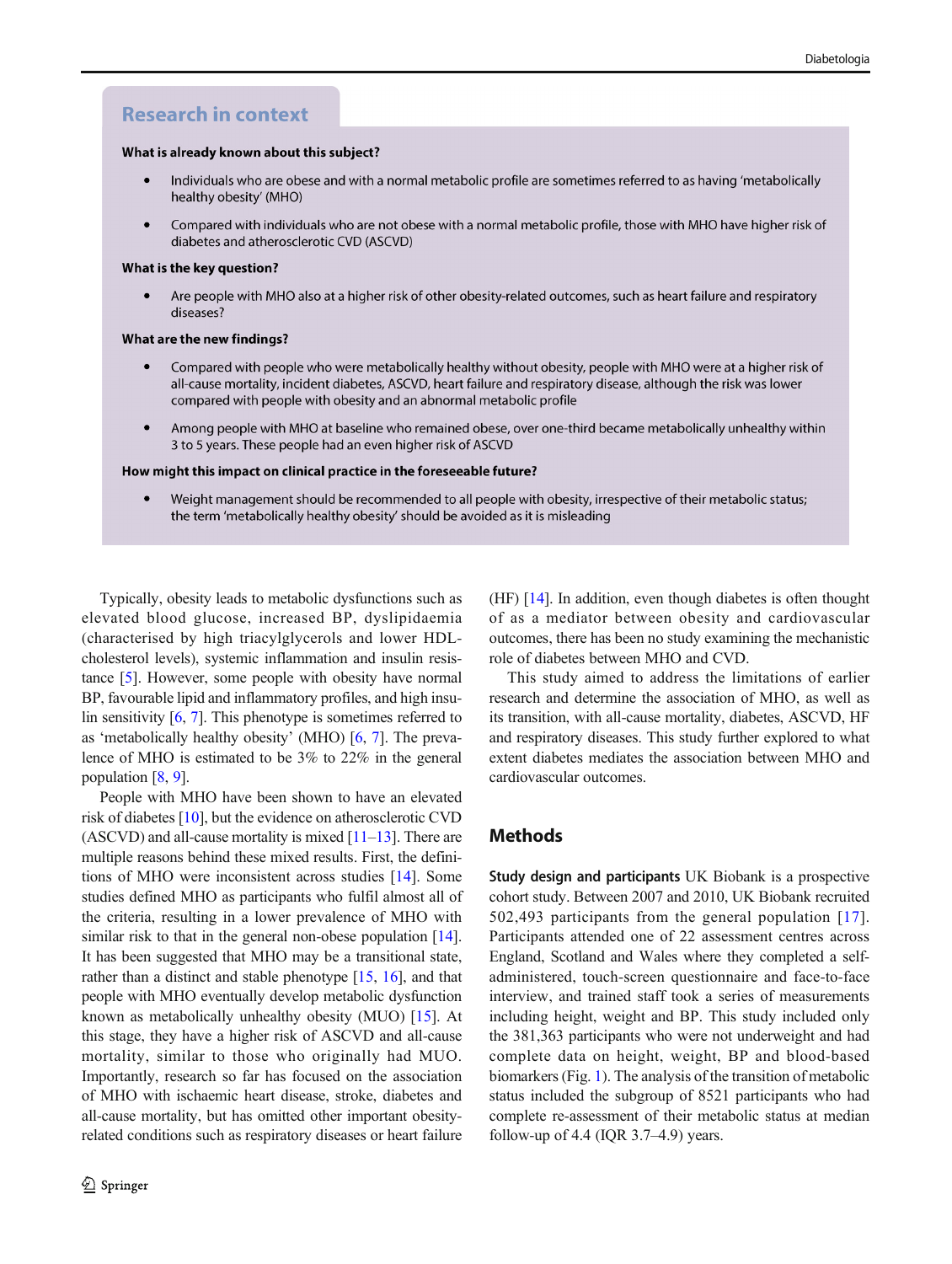#### <span id="page-2-0"></span>Fig. 1 Participant flowchart



Obesity Height was measured to the nearest centimetre, using a Seca 202 stadiometer (Hamburg, Germany), and body weight to the nearest 0.1 kg, using a Tanita BC-418 body composition analyser (Tokyo, Japan). BMI was calculated as weight/height<sup>2</sup>. Participants with BMI $\geq$  30 kg/m<sup>2</sup> were classified as obese.

Metabolic status Our analyses included six metabolic markers to define metabolic health as a binary condition, including BP and five blood-based biomarkers: C-reactive protein (CRP), triacylglycerols, LDL-cholesterol, HDL-cholesterol and  $HbA<sub>1c</sub>$ . BP was measured by a nurse using an automated machine (or manually if unavailable), and the mean of available measurements was derived. Serum biomarkers were measured at a dedicated central laboratory between 2014 and 2017. These measures were externally quality assured and were quality controlled  $[18]$  $[18]$ . The cut-off values to define metabolically healthy were adapted from a previous study [\[19](#page-9-0)] and are shown in Electronic supplementary material (ESM) Table 1. Participants who fulfilled at least four (out of six) metabolically healthy criteria were considered metabolically healthy.

Metabolic health and obesity Based on BMI and metabolic status, participants were categorised as having: metabolically healthy non-obesity (MHN, reference group), MHO, metabolically unhealthy non-obesity (MUN) or MUO. In a sensitivity analysis, MHN and MUN were combined as non-obesity.

Outcomes Outcomes were ascertained through individuallevel record linkage of the UK Biobank cohort to routine administrative databases. Date and cause of death were obtained from death certificates held by the National Health Service Information Centre (England and Wales) and the National Health Service Central Register (Scotland). Dates and causes of hospital admissions were obtained through record linkage to Health Episode Statistics (England and Wales) and Scottish Morbidity Records (Scotland). Detailed information about the linkage procedures can be found at [http://content.digital.nhs.](http://content.digital.nhs.uk/services) [uk/services](http://content.digital.nhs.uk/services). Incident diabetes was ascertained through linkage to the primary care data, which are available in about 45% of all participants. Primary care data were used to ascertain diabetes because patients with diabetes are routinely managed in general practitioner practices in the UK. At the time of analysis, mortality data were available up to 30 June 2020, hospital admission data were available up to 31 May 2020 for participants in England and 31 March 2017 for those in Scotland and Wales, and primary care data were available up to 2016 to 2017. We defined diabetes as type 2 diabetes mellitus (ICD-10 code E11), and ASCVD as fatal ischaemic heart disease (I10–25), or non-fatal myocardial infarction (MI) (I21), or fatal/non-fatal stroke (I60–64) per the American College of Cardiology definition [\[20](#page-9-0)]. In addition, HF was defined as I11.0, I42.0, I42.6–42.7, I42.9 and I50; chronic respiratory diseases as I26–28 and J30–99; and chronic obstructive pulmonary disease (COPD) as J41–44.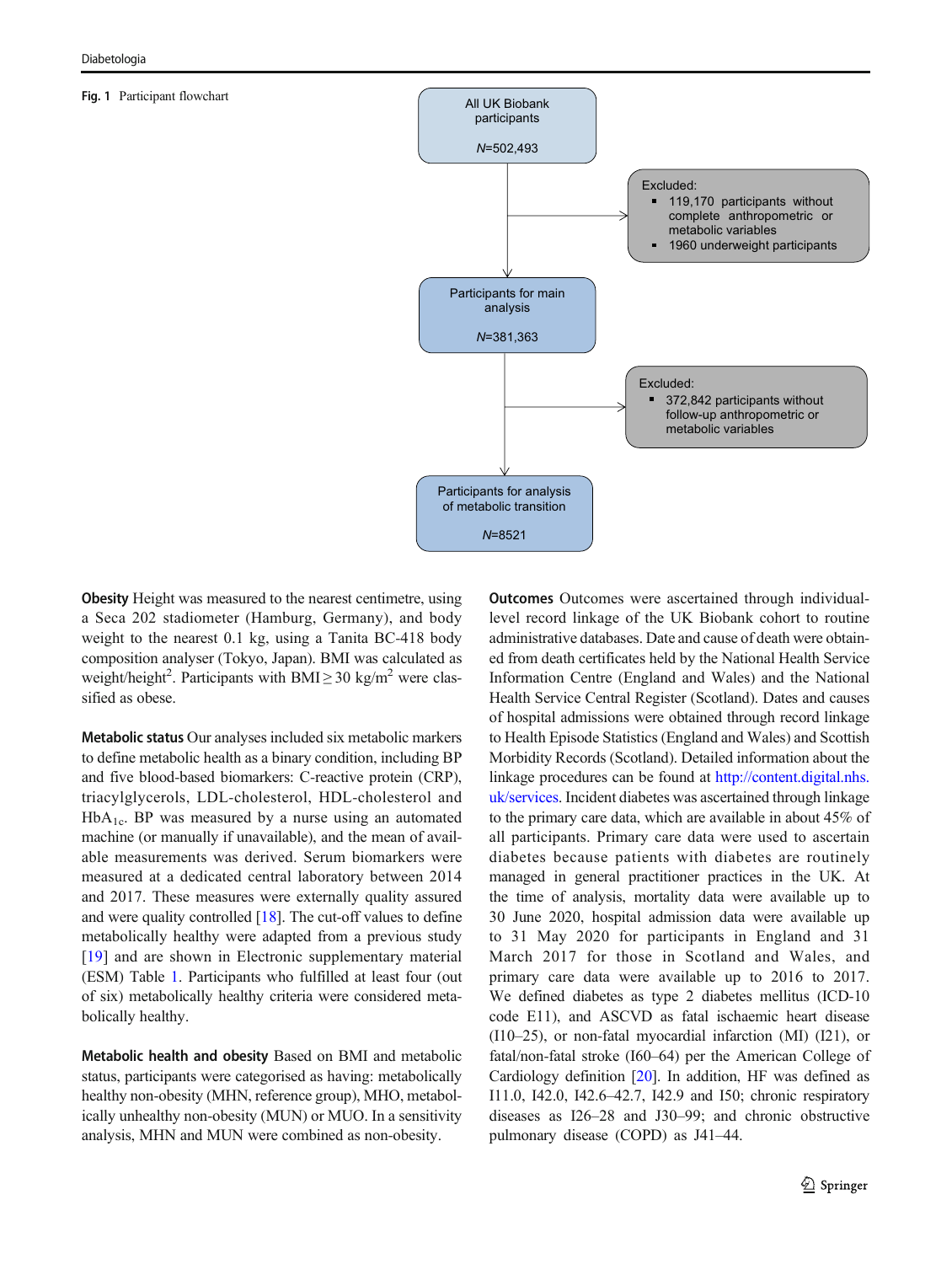Covariates Ethnicity, highest level of education, television viewing time, smoking status, alcohol consumption and dietary intake were self-reported. Physical activity was selfreported using the validated International Physical Activity Questionnaire [[21\]](#page-9-0). Townsend area deprivation index was obtained from postcode of residence and is derived using aggregated data on unemployment, car and home ownership, and household overcrowding [\[22\]](#page-9-0). Baseline prevalent conditions were self-reported in a nurse-led interview.

Statistical analyses Means and SDs were used to describe continuous variables. Cox proportional hazards models were used to analyse the associations between MHO and health outcomes, with the results reported as HRs and 95% CIs. The models were adjusted for age, sex and ethnicity in Model 1; and additionally for education level and deprivation index in Model 2; and additionally for smoking, alcohol drinking, television viewing, physical activity and intake of fruit and vegetables, oily fish, red meat and processed meat in Model 3. These factors were chosen as they are plausible confounders, based on prior knowledge.

The dose–response relationships of BMI and metabolic status with health outcomes were analysed using a penalised cubic spline in a Cox model, adjusting for the same covariates, with four metabolically healthy criteria as the reference points. Penalised splines are a variation of basis splines and are robust against the number of knots and knot placements [\[23\]](#page-9-0). The interactions between BMI and metabolic status were tested by using likelihood ratio tests.

Two sensitivity analyses were conducted. First, nonobesity (whether MHN or MUN) was used as the reference group to examine the risk of MHO compared with all nonobese participants, instead of MHN. Second, we conducted a 5 year landmark analysis, excluding any participant who developed the outcome of interest in the first 5 years of follow-up to mitigate the potential effect of reverse causation.

Participants with longitudinal BMI and metabolic data were categorised as MHN throughout, MHO throughout, transition from MHO to MUO, or MUO throughout, which covers the most common scenarios. These four categories were then used as a primary exposure variable in Cox models. Participants not in any of the four categories were excluded in the transition analysis as there were not sufficient numbers of events to support reliable inference. Proportional hazards assumptions were checked using Schoenfeld residuals.

The mechanistic role of diabetes between MHO and outcomes was explored in two steps. We first examined whether incident diabetes was still a significant predictor of outcomes after adjusting for MHO and other covariates. If so, formal mediation analyses using the counterfactual-based mediation framework were conducted [\[24\]](#page-9-0). All analyses were conducted using R version 4.0.3 with the package survival [\(https://www.r-project.org/](https://www.r-project.org/) accessed 11 October 2020).

Ethics approval UK Biobank received ethics approval from the North West Multi-Centre Research Ethics Committee (REC reference: [11/](#page-9-0)NW/03820). All participants gave written informed consent before enrolment in the study, which was conducted in accordance with the principles of the Declaration of Helsinki. Direct dissemination of the results to participants is not possible/applicable.

### Results

There were 381,363 participants included in the main analysis (Fig. [1\)](#page-2-0), of which 208,625 (54.7%) had MHN, 35,103 (9.2%) MHO, 78,259 (20.5%) MUN and 59,376 (15.6%) MUO. Participants with MUO at baseline, compared with MHN, were older, watched more television, exercised less, had lower education level, higher deprivation index and higher red and processed meat intake, were more likely to be male and of non-white ethnicity, and were less likely to be a current smoker (Table [1\)](#page-4-0). Compared with MUO, people with MHO were younger, watched less television, exercised more, had higher education level, lower deprivation index and higher red and processed meat intake, and were less likely to be male and of non-white ethnicity.

The median (IQR) follow-up period was 11.2 (10.3–11.9) years. In Model 3, compared with participants with MHN at baseline, those with MHO had higher rates of incident diabetes (HR 4.32; 95% CI 3.83, 4.89) (Fig. [2](#page-5-0)), ASCVD (HR 1.18; 95% CI 1.10, 1.27), MI (HR 1.23; 95% CI 1.11, 1.37), stroke (HR 1.10; 95% CI 1.01, 1.21), HF (HR 1.76; 95% CI 1.61, 1.92), respiratory diseases (HR 1.28; 95% CI 1.24, 1.33) and COPD (HR 1.19; 95% CI 1.11, 1.28) (Fig. [3](#page-6-0)). Generally, rates of cardiovascular and respiratory outcomes were highest in MUO, followed by MUN and MHO, except for incident and fatal HF, and incident respiratory diseases. In these outcomes, people with MHO had higher rates than those with MUN. The associations between MHO and mortality outcomes were generally similar, except that MHO was not significantly associated with stroke or COPD mortality. Participants with MHO had higher all-cause mortality rates (HR 1.22; 95% CI 1.14, 1.31) compared with participants with MHN.

Compared with participants without obesity (regardless of MHN or MUN) at baseline, those with MHO had higher rates of diabetes (HR 2.06; 95% CI 1.77, 2.40), HF (HR 1.60; 95% CI 1.45, 1.75) and respiratory diseases (HR 1.20; 95% CI 1.16, 1.25), but not ASCVD, including MI and stroke (ESM Fig. 1). The associations of MHO were generally weaker for fatal outcomes and only significant for all-cause mortality (HR 1.12; 95% CI 1.04, 1.21) and HF mortality rates (HR 1.44; 95% CI 1.09, 1.89). The results for Models 1 and 2 are shown in ESM Tables 2 and 3. The results of the 5 year landmark analysis were similar (ESM Fig. 2).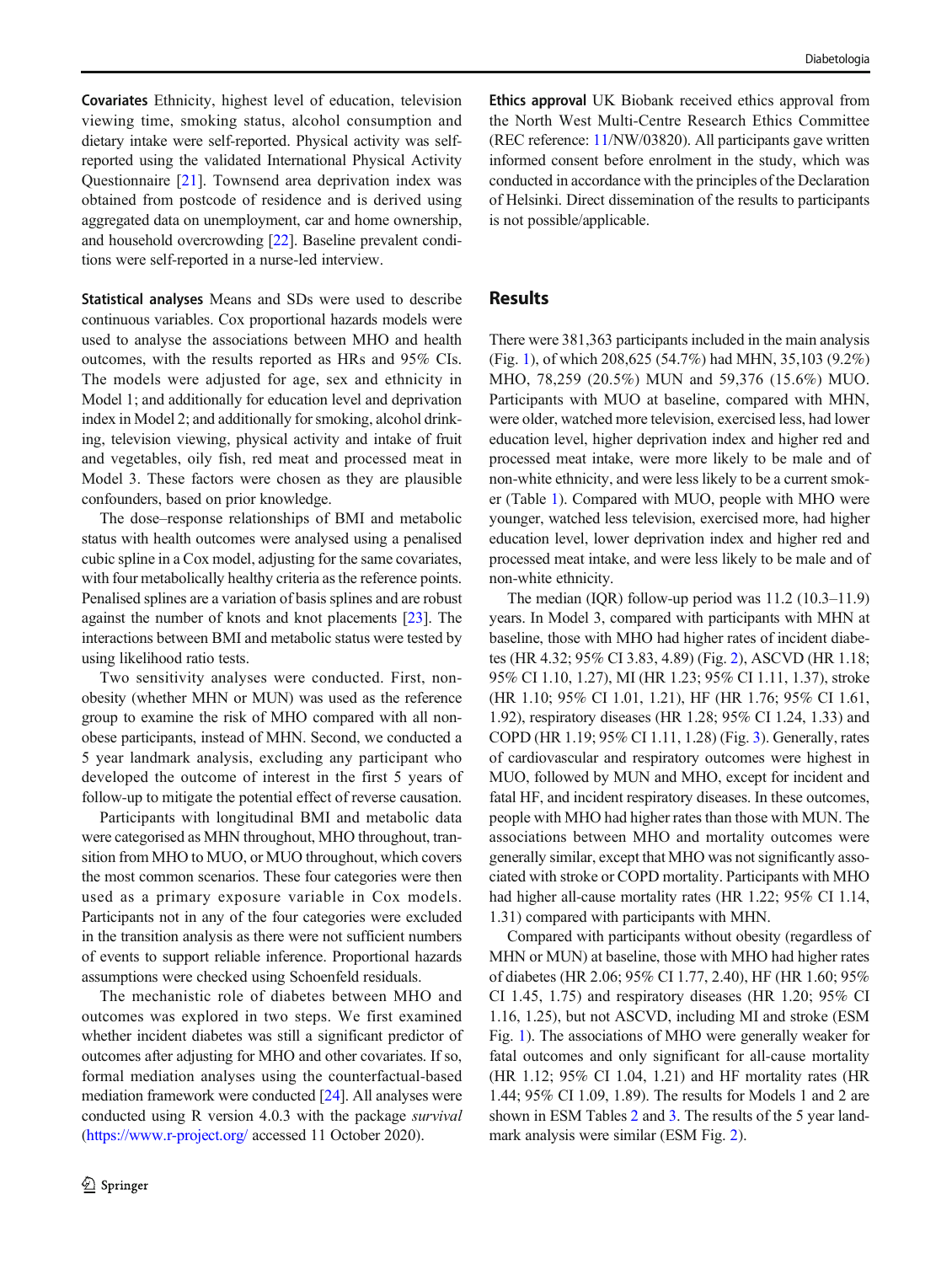### <span id="page-4-0"></span>Diabetologia

# Table 1 Participant characteristics

| Characteristic                                   | <b>MHN</b>        | <b>MHO</b>        | <b>MUN</b>        | <b>MUO</b>        |
|--------------------------------------------------|-------------------|-------------------|-------------------|-------------------|
| Total $N$                                        | 208, 625 (54.71)  | 35,103 (9.20)     | 78,259 (20.52)    | 59,376 (15.57)    |
| Male                                             | 84,648 (40.57)    | 15,166 (43.20)    | 47,292 (60.43)    | 30,591 (51.52)    |
| Age, years, mean (SD)                            | 55.80 (8.19)      | 56.04(8.11)       | 58.52 (7.68)      | 57.53 (7.67)      |
| Ethnicity                                        |                   |                   |                   |                   |
| White                                            | 198,496 (95.55)   | 32,817 (93.98)    | 73,060 (93.79)    | 55,913 (94.70)    |
| South Asian                                      | 1243(0.60)        | 230 (0.66)        | 372 (0.48)        | 333 (0.56)        |
| <b>Black</b>                                     | 3183 (1.53)       | 454 (1.30)        | 2617 (3.36)       | 1147 (1.94)       |
| Chinese                                          | 2356 (1.13)       | 1022(2.93)        | 808 (1.04)        | 1091(1.85)        |
| Mixed                                            | 803 (0.39)        | 27(0.08)          | 286 (0.37)        | 35 (0.06)         |
| Other                                            | 1649 (0.79)       | 370 (1.06)        | 753 (0.97)        | 524 (0.89)        |
| <b>Education</b> level                           |                   |                   |                   |                   |
| College or university degree                     | 77,114 (36.99)    | 9475 (27.03)      | 21,896 (28.01)    | 13,294 (22.42)    |
| A levels/AS levels or equivalent                 | 24,610 (11.81)    | 3747 (10.69)      | 7995 (10.23)      | 5956 (10.04)      |
| O levels/GCSE or equivalent                      | 44,157 (21.18)    | 7913 (22.57)      | 16,569 (21.19)    | 12,870 (21.70)    |
| CSEs or equivalent                               | 10,932 (5.24)     | 2396 (6.84)       | 3926 (5.02)       | 3687 (6.22)       |
| NVQ or HND or HNC or equivalent                  | 11,809 (5.67)     | 2579 (7.36)       | 5936 (7.59)       | 4912 (8.28)       |
| Other professional qualifications                | 10,216 (4.90)     | 1895 (5.41)       | 4268 (5.46)       | 3410 (5.75)       |
| Prefer not to answer                             | 1813 (0.87)       | 434 (1.24)        | 1037(1.33)        | 852 (1.44)        |
| None of the above                                | 27,795 (13.33)    | 6615 (18.87)      | 16,558 (21.18)    | 14,326 (24.16)    |
| Deprivation index, mean (SD)                     | $-1.55(2.94)$     | $-1.03(3.17)$     | $-1.32(3.09)$     | $-0.78(3.26)$     |
| Smoking                                          |                   |                   |                   |                   |
| Never                                            | 120,690 (58.10)   | 18,931 (54.24)    | 38,372 (49.29)    | 28,746 (48.74)    |
| Previous                                         | 67,773 (32.63)    | 13,183 (37.77)    | 28,197 (36.22)    | 23,944 (40.60)    |
| Current                                          | 19,257 (9.27)     | 2787 (7.99)       | 11,285 (14.50)    | 6292 (10.67)      |
| Alcohol consumption, units/week, mean (SD)       | 15.81 (17.24)     | 16.78(20.17)      | 17.94 (20.78)     | 16.45(21.26)      |
| TV viewing, hours/day, mean (SD)                 | 2.54(1.46)        | 3.05(1.58)        | 3.00(1.61)        | 3.39(1.74)        |
| Physical activity, MET min/week, mean (SD)       | 2773.06 (2249.72) | 2530.02 (2166.41) | 2629.98 (2212.36) | 2362.97 (2073.92) |
| Fruit/vegetable intake, portions/week, mean (SD) | 4.21(2.41)        | 4.16(2.52)        | 3.91(2.45)        | 4.00 (2.47)       |
| Oily fish intake                                 |                   |                   |                   |                   |
| Never                                            | 20,250 (9.76)     | 3972 (11.40)      | 9197 (11.85)      | 7750 (13.18)      |
| Less than once a week                            | 67,696 (32.63)    | 11,419 (32.79)    | 26,165 (33.71)    | 20,092 (34.17)    |
| Once a week                                      | 80,672 (38.89)    | 12,841 (36.87)    | 28,952 (37.30)    | 21,102 (35.89)    |
| 2–4 times a week                                 | 36,758 (17.72)    | 6222 (17.87)      | 12,632 (16.28)    | 9356 (15.91)      |
| 5-6 times a week                                 | 1616 (0.78)       | 271 (0.78)        | 497 (0.64)        | 344 (0.59)        |
| Once or more daily                               | 471 (0.23)        | 102(0.29)         | 170 (0.22)        | 153(0.26)         |
| Red meat intake, portions/week, mean (SD)        | 2.00(1.38)        | 2.21(1.50)        | 2.18(1.48)        | 2.32(1.57)        |
| Processed meat intake                            |                   |                   |                   |                   |
| Never                                            | 22,931 (11.02)    | 2431 (6.95)       | 5898 (7.56)       | 3268 (5.53)       |
| Less than once a week                            | 68,018 (32.70)    | 10,355(29.62)     | 21,258 (27.26)    | 15,105(25.55)     |
| Once a week                                      | 59,829 (28.76)    | 10,387 (29.71)    | 23,265 (29.84)    | 17,767 (30.06)    |
| 2-4 times a week                                 | 50,111 (24.09)    | 10,360 (29.64)    | 23,875 (30.62)    | 19,898 (33.66)    |
| 5-6 times a week                                 | 5753 (2.77)       | 1130(3.23)        | 2884 (3.70)       | 2425 (4.10)       |
| Once or more daily                               | 1375 (0.66)       | 293 (0.84)        | 790 (1.01)        | 647 (1.09)        |
| BMI, $kg/m2$ , mean (SD)                         | 24.94 (2.63)      | 33.05 (3.04)      | 26.62 (2.24)      | 34.42 (4.03)      |
| Number of MH factors, mean (SD)                  | 4.47(0.64)        | 4.22(0.46)        | 2.67(0.58)        | 2.41(0.77)        |
| SBP, mmHg, mean (SD)                             | 134.17 (18.59)    | 138.62 (18.28)    | 144.03 (16.92)    | 144.04 (17.16)    |
| DBP, mmHg, mean (SD)                             | 79.87 (9.84)      | 84.38 (9.85)      | 84.58 (9.36)      | 86.67 (9.61)      |
| Any antihypertensive medications                 | 26,858 (12.87)    | 9164 (26.11)      | 22,997 (29.39)    | 25,255 (42.53)    |
| CRP, mg/l, mean (SD)                             | 1.45(3.15)        | 2.37(3.59)        | 4.12 (6.39)       | 5.18(5.91)        |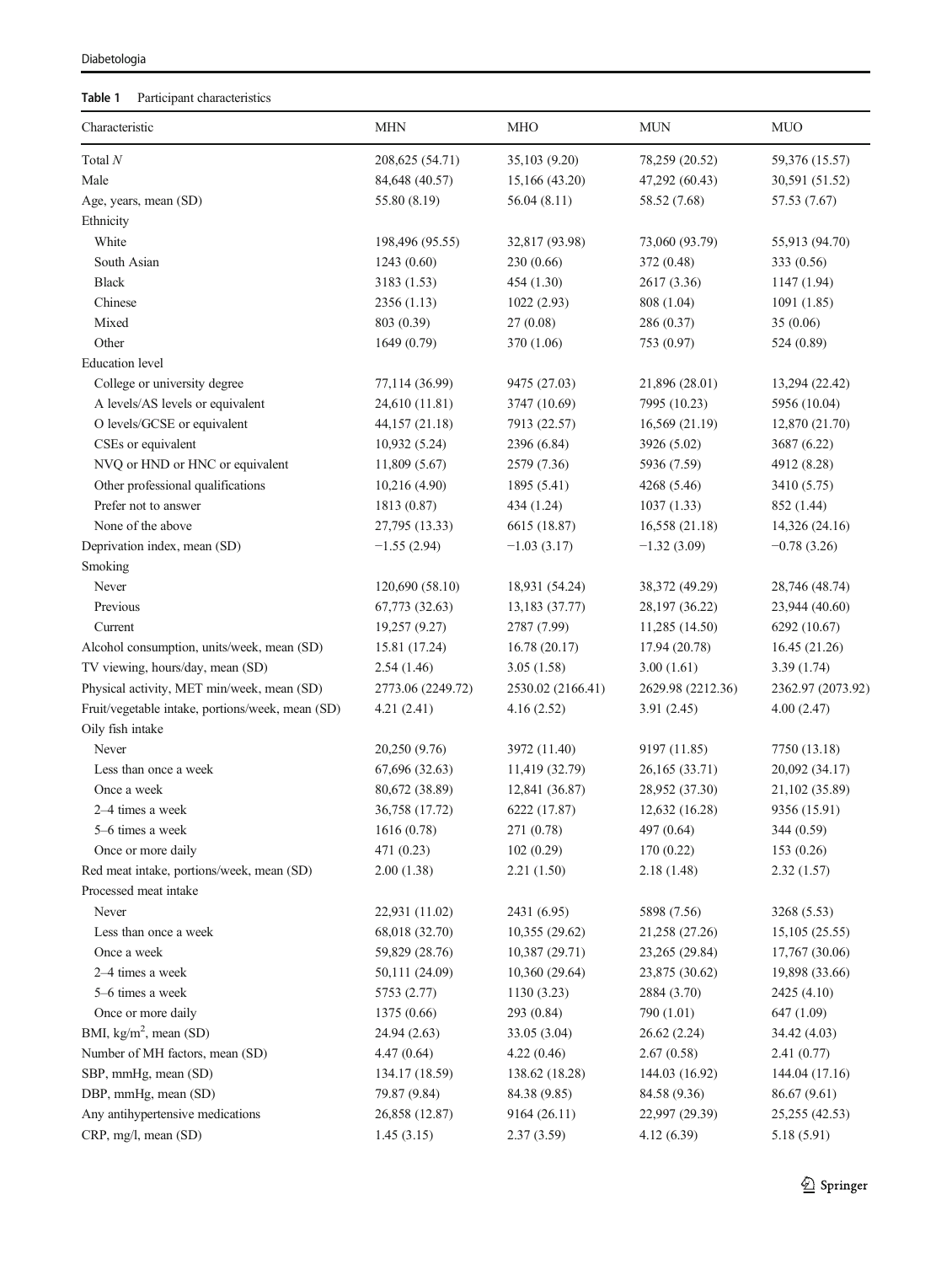<span id="page-5-0"></span>

| <b>Table 1</b> (continued)           |                |              |                |                |  |  |  |
|--------------------------------------|----------------|--------------|----------------|----------------|--|--|--|
| Characteristic                       | <b>MHN</b>     | <b>MHO</b>   | <b>MUN</b>     | <b>MUO</b>     |  |  |  |
| Triacylglycerols, mmol/l, mean (SD)  | 1.32(0.56)     | 1.51(0.57)   | 2.46(1.20)     | 2.51(1.25)     |  |  |  |
| LDL-cholesterol, mmol/l, mean (SD)   | 3.50(0.82)     | 3.46(0.86)   | 3.73(0.93)     | 3.58(0.93)     |  |  |  |
| HDL-cholesterol, mmol/l, mean (SD)   | 1.58 (0.37)    | 1.40(0.30)   | 1.29(0.35)     | 1.21(0.30)     |  |  |  |
| Any cholesterol lowering medications | 22,495 (10.78) | 6560 (18.69) | 20,104 (25.69) | 19,805 (33.36) |  |  |  |
| $HbA_{1c}$ , mmol/mol, mean (SD)     | 34.42 (3.93)   | 35.35(4.23)  | 37.90 (8.52)   | 40.45(10.34)   |  |  |  |
| $HbA_{1c}$ , %, mean                 | 5.3            | 5.4          | 5.6            | 5.9            |  |  |  |

Numbers are  $n$  (%) unless otherwise specified

Some sub-categories, such as education level, may not add up due to missing data

A levels, Advanced levels; AS levels, Advanced Subsidiary levels; CRP, C-reactive protein; CSEs, Certificate of Secondary Education; DBP, diastolic BP; GCSE, General Certificate of Secondary Education; HNC, Higher National Certificates; HND, Higher National Diplomas; MET, metabolic equivalent of tasks; MH, metabolically healthy; NVQ, National Vocational Qualification; O levels, Ordinary levels; SBP, systolic BP; TV, television

The interactions between obesity and metabolic health factors are shown in ESM Fig. 3. The associations of metabolic health factors with incident respiratory diseases ( $p_{\text{interaction}} = 0.001$ ) were slightly stronger among people who were not obese. There were no other significant interactions. There were no significant time trends in the Schoenfeld residuals, except for diabetes, suggesting these associations were relatively stable during the follow-up (ESM Fig. 4). The trend for diabetes appeared to be increasing, suggesting the association between MHO and diabetes may be increasing over time, and the current HR estimate should not be extrapolated for different follow-up duration.

ESM Fig. 5 shows the transition of metabolic status among the subgroup of 8521 participants who had longitudinal BMI and metabolic data (median [IQR] follow-up 4.4 [3.7–4.9] years). Half of the participants who had MHO at baseline remained so in the follow-up, 20% became non-obese and over one-quarter transitioned to MUO. Figure [4](#page-7-0) shows the associations between transition of MHO status and health outcomes. Compared with participants with MHN throughout, participants who transitioned from MHO to MUO had higher rates of incident ASCVD (HR 2.46; 95% CI 1.12, 5.41) and all-cause mortality (HR 3.07; 95% CI 1.44, 6.56). There were no significant associations for the MHOthroughout group. After controlling for baseline MHO status, incident diabetes was no longer a significant risk factor for any of the outcomes (ESM Table 4) and thus was not a mediator.

### **Discussion**

Principal findings The current study demonstrated that people with MHO were at a substantially higher risk of diabetes, ASCVD, HF, respiratory diseases and all-cause mortality compared with people with MHN. Particularly worth noting is that people with MHO were at an even higher risk than those with MUN of HF and respiratory disease. Among people with MHO at baseline who remained obese, over one-third became metabolically unhealthy within 3 to 5 years. These people acquired an even higher risk of ASCVD. In addition, there were weak or non-significant interactions of obesity and metabolic health factors with health outcomes. The key point therefore is that the risk of many important outcomes, such as HF and respiratory disease, is elevated in people with obesity even if they have a normal metabolic profile. Using the label 'metabolically healthy' to describe this group in clinical medicine is misleading and therefore should be avoided.

Strengths and limitations of this study This study has several strengths over the previous evidence. First, we were able to investigate emerging outcomes such as HF and respiratory diseases that have often been omitted in MHO studies. In fact, the associations with these outcomes, along with the instability of the MHO status, highlight that MHO is not a healthy



Fig. 2 Association between MHO and incident diabetes with MHN as reference group. Adjusted for each other and for age, sex, ethnicity, education, deprivation, smoking, alcohol drinking, television viewing, physical activity and intake of fruit and vegetables, oily fish, red meat and processed meat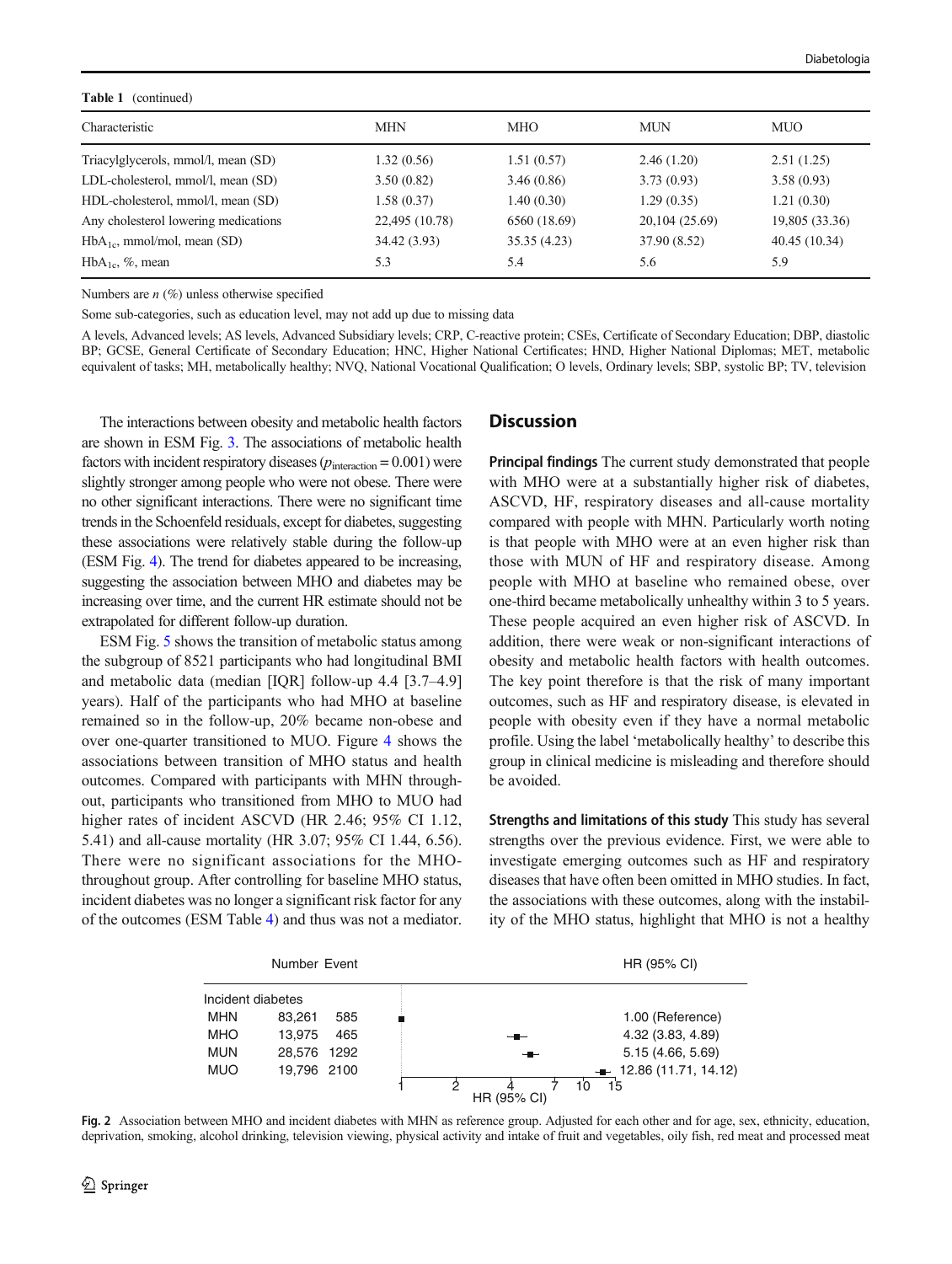MHO and cardiovascular and respiratory outcomes with MHN as reference group. Adjusted for each other and for age, sex, ethnicity, education, deprivation, smoking, alcohol drinking, television viewing, physical activity, and intake of fruit and vegetables, oily fish, red meat and processed meat

<span id="page-6-0"></span>

state. Furthermore, this study conducted a 5 year landmark analysis which indicated that the findings were unlikely to simply reflect reverse causation. We also adjusted for a wide range of potential confounders, including individual- and area-level socioeconomic status and lifestyle factors. Using mediation analysis, the current study also found that individuals with MHO may develop ASCVD and HF outcomes through diabetes-independent pathways. However, as with any observational study, residual confounding, such as from excess energy intake and family history of diabetes and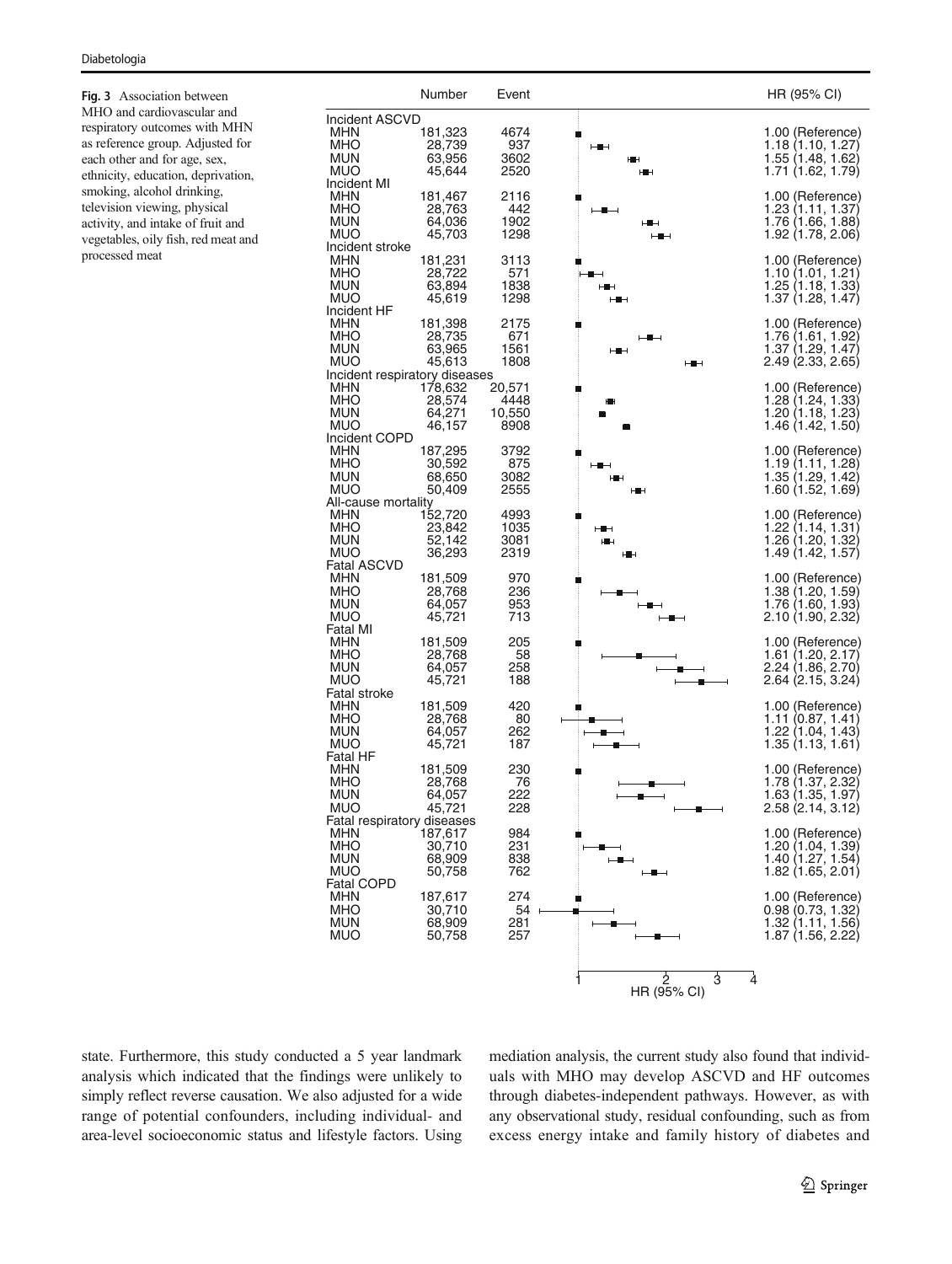metabolic status with health outcomes. Adjusted for age, sex ethnicity, education, deprivation, smoking, alcohol drinking, television viewing, physical activity, and intake of fruit and vegetables, oily fish, red meat and processed meat

<span id="page-7-0"></span>

ASCVD, is possible. Furthermore, whilst the UK Biobank cohort broadly reflects the general population in terms of sociodemographic characteristics, it is not representative in terms of lifestyle [\[25](#page-9-0)]. Therefore, whilst relative risk should be generalisable, as shown in a previous analysis [[26](#page-9-0)], summary statistics and estimates of absolute risk should not be generalised. In addition, fasting glucose and insulin resistance were not measured, which limited how well we could define metabolically healthy states. However,  $HbA_{1c}$  is a wellestablished measure to reflect the mean blood glucose level in the last 2–3 months, and predicts relevant outcomes with similar efficacy to other blood glucose level measures [\[27](#page-9-0)]. This study also did not consider alternative definitions of MHO, e.g. by using the absence of hospitalisation [\[28](#page-9-0), [29](#page-9-0)], or by using other genetics and omics data, which could be explored in future studies. Factors associated with MHO transitioning to MUO (or lack thereof) could also be explored.

Strengths and limitations compared with other studies Some of the results of our study are consistent with the results of previous studies, lending external validity. In a study of 5269 adults aged 39–62 years followed up for 17.7 years, MHO was associated with high risk of all-cause mortality (HR 1.81, 95% CI 1.16 to 2.84) compared with MHN [[7](#page-8-0)]. The same results were found in a prospective study of 1758 middle-aged men from Sweden followed up over 30 years [\[12](#page-9-0)]. The long-term relationship between MHO and CVD has been explored in several existing studies [[7](#page-8-0), [12](#page-9-0)]. Consistent with our findings, a multi-national European study found those with MHO to have a higher CVD risk than MHN but lower than MUN and MUO [\[30](#page-9-0)]. Conversely, there have been studies showing no association between MHO and CVD, such as a UK study that followed 22,203 participants over 12.7 years [\[11\]](#page-9-0). However, the effect size reported in that study was similar to our current study, suggesting that their lack of statistical significance could be due to insufficient power. It is worth noting that this previous literature has mostly focused on ASCVD, including ischaemic heart disease and stroke, and often omitted HF. Importantly, we found that MHO was associated with substantially higher risk of HF even compared with those with MUN. This could be related to a range of mechanistic factors beyond the usual metabolic aspect, such as haemodynamic perturbances, that likely link obesity to HF risk [\[31\]](#page-9-0). Notably, others have shown that obesity may be more strongly linked to incident HF than to MI [[32\]](#page-9-0).

To our knowledge, no previous study has directly examined the association between MHO and respiratory diseases, including COPD. However, it is well recognised that obesity is generally associated with lower respiratory function and a wide range of respiratory diseases, such as COPD, obstructive sleep apnoea and obesity hypoventilation syndrome [\[33](#page-9-0)]. There have been several hypotheses as to why obesity may be associated with COPD, including fat oxidative capacity, inflammation and insulin resistance [[34](#page-9-0)]. However, as shown in this study, having a normal metabolic profile, and  $HbA_{1c}$ , did not guarantee lower risk of respiratory diseases among obese people. Of note, chronic respiratory diseases account for considerable morbidity and mortality worldwide and are estimated to have been the third leading cause of death in 2017 [\[35](#page-9-0)].

Implications of this study Although our results suggested that people with MHO may have lower cardiovascular and respiratory risk compared with MUO, their risk was still higher than those who were metabolically healthy without obesity, especially with respect to HF and respiratory diseases. These findings, as well as the unstable nature of MHO, suggest that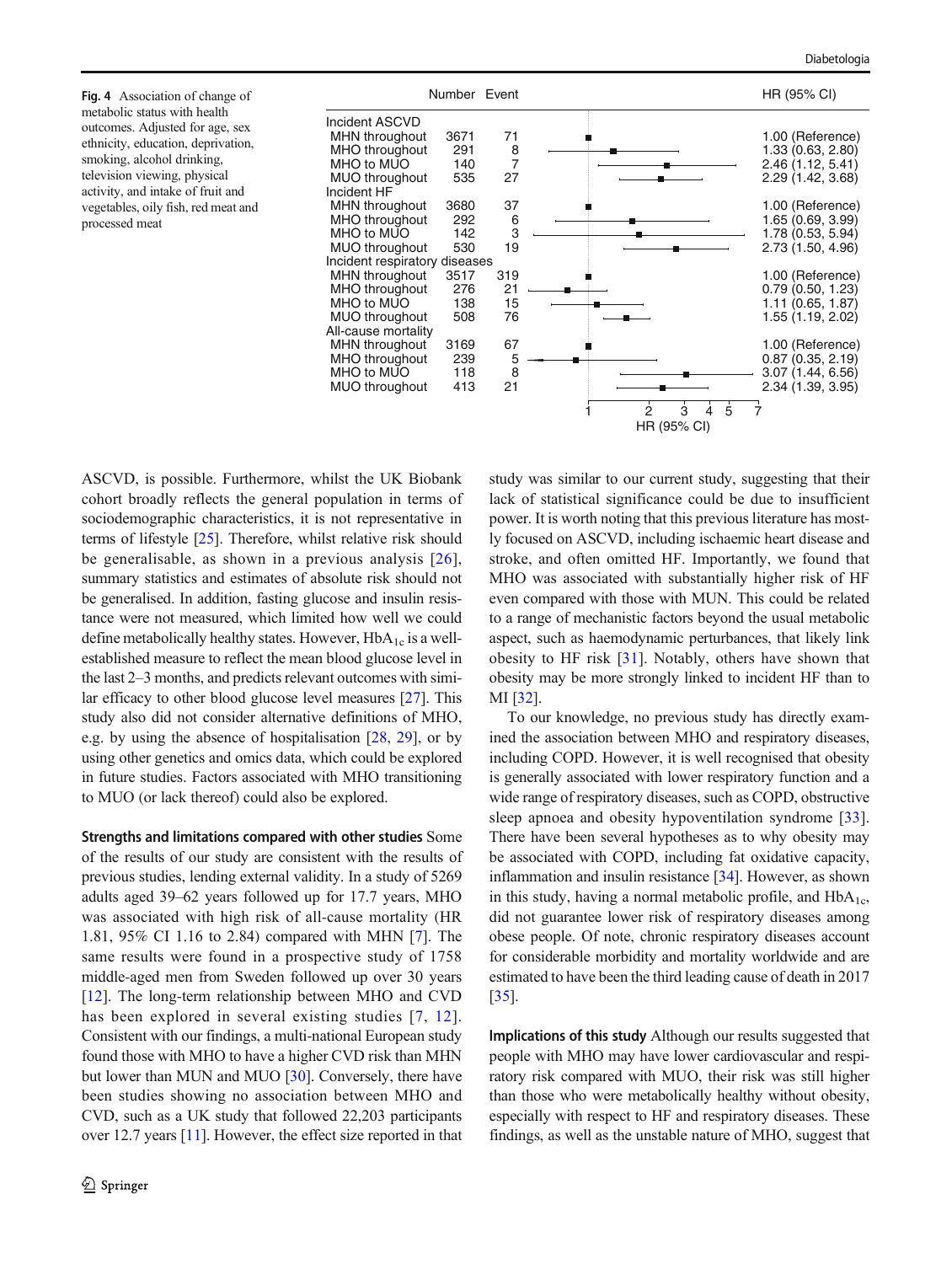<span id="page-8-0"></span>weight management could be beneficial for people with obesity even if they do not currently show abnormalities in their metabolic profile. Weight management strategies include lifestyle changes, such as diet and physical activity, concomitant pharmacotherapies upon risk assessment [\[36](#page-9-0), [37](#page-9-0)] or bariatric surgery in severe obesity [[38\]](#page-9-0).

It is worth noting that half of the participants remained with MHO after 4.4 years of follow-up. We could not detect any significant elevated risk among them compared with people who were metabolically healthy and non-obese throughout the study. It is likely that this group of people are at lower risk than people with other MHO trajectories. However, since there were not sufficient numbers of events, we cannot conclude whether they were at the same risk as people with MHN, or were at a modestly elevated risk. Future prospective studies should consider this research question.

This study also showed that people with obesity are a heterogenous group, and there is a potential to risk stratify based on prognosis. For example, people with MUO were at a higher risk of mortality and morbidity than everyone else, and thus they should be prioritised for intervention. However, it should be noted that using a single binary label (i.e. 'MHO') for clinical management may have questionable utility. Obesity is associated with a wide range of diseases and using a single label (or categorical risk algorithm) is unlikely to be effective compared with prediction algorithms based on diseasespecific and continuous risk markers. It has been shown that the metabolic syndrome, a similar categorical risk criterion to MHO, predicted neither ASCVD nor diabetes satisfactorily [\[39\]](#page-9-0).

Conclusions People with MHO are not 'healthy' as they are at higher risk of ASCVD, HF and respiratory diseases compared with non-obese people with a normal metabolic profile. As such, weight management could be beneficial to all people with obesity irrespective of metabolic profile. We suggest the term 'MHO' should be avoided in clinical medicine as it is misleading, and different strategies for risk stratification should be explored.

Supplementary Information The online version contains peer-reviewed but unedited supplementary material available at [https://doi.org/10.1007/](https://doi.org/10.1007/s00125-021-05484-6) [s00125-021-05484-6](https://doi.org/10.1007/s00125-021-05484-6).

Acknowledgements We are grateful to UK Biobank participants. This research has been conducted using the UK Biobank Resource under Application Number 7155.

Data availability UK Biobank data can be requested by bona fide researchers for approved projects, including replication, through [https://](https://doi.org/) [www.ukbiobank.ac.uk/](https://doi.org/).

Funding UK Biobank was established by the Wellcome Trust, the Medical Research Council, the Department of Health, the Scottish government and the Northwest Regional Development Agency. It has

also had funding from the Welsh Assembly government and the British Heart Foundation.

Authors' relationships and activities NS has received grants and personal fees from Boehringer Ingelheim, and personal fees from Amgen, AstraZeneca, Eli Lilly, Merck Sharp & Dohme, Novartis, Novo Nordisk, Pfizer and Sanofi outside the submitted work. The remaining authors declare that there are no relationships or activities that might bias, or be perceived to bias, their work.

Contribution statement CC-M, NS, JPP and FKH conceived the idea for the paper. ZZ and FKH conducted the analysis and wrote the first draft. All authors contributed to the interpretation of the findings. All authors critically revised the paper for intellectual content and approved the final version of the manuscript. CC-M, NS, JPP and FKH are guarantors of the work. The corresponding author attests that all listed authors meet authorship criteria and that no others meeting the criteria have been omitted.

Open Access This article is licensed under a Creative Commons Attribution 4.0 International License, which permits use, sharing, adaptation, distribution and reproduction in any medium or format, as long as you give appropriate credit to the original author(s) and the source, provide a link to the Creative Commons licence, and indicate if changes were made. The images or other third party material in this article are included in the article's Creative Commons licence, unless indicated otherwise in a credit line to the material. If material is not included in the article's Creative Commons licence and your intended use is not permitted by statutory regulation or exceeds the permitted use, you will need to obtain permission directly from the copyright holder. To view a copy of this licence, visit [http://creativecommons.org/licenses/by/4.0/.](http://creativecommons.org/licenses/by/4.0/)

## References

- 1. Zimmet P, Alberti K, Shaw J (2001) Global and societal implications of the diabetes epidemic. Nature 414(6865):782–787. [https://](https://doi.org/10.1038/414782a) [doi.org/10.1038/414782a](https://doi.org/10.1038/414782a)
- 2. Kelly T, Yang W, Chen C-S, Reynolds K, He J (2008) Global burden of obesity in 2005 and projections to 2030. Int J Obes 32(9):1431–1437. <https://doi.org/10.1038/ijo.2008.102>
- 3. Kromhout D, Geleijnse JM, Boer JM, Verschuren WM (2009) Body mass index and waist circumference predict both 10-year nonfatal and fatal cardiovascular disease risk: study conducted in 20 000 Dutch men and women aged 20–65 years. Eur J Cardiovasc Prev Rehabil 16(6):729–734
- 4. Hopps E, Noto D, Caimi G, Averna MR (2010) A novel component of the metabolic syndrome: the oxidative stress. Nutr Metab Cardiovasc Dis 20(1):72–77. [https://doi.org/10.1016/j.numecd.](https://doi.org/10.1016/j.numecd.2009.06.002) [2009.06.002](https://doi.org/10.1016/j.numecd.2009.06.002)
- 5. Kim SH, Abbasi F, Reaven GM (2004) Impact of degree of obesity on surrogate estimates of insulin resistance. Diabetes Care 27(8): 1998–2002. <https://doi.org/10.2337/diacare.27.8.1998>
- 6. Stefan N, Häring H-U, Hu FB, Schulze MB (2013) Metabolically healthy obesity: epidemiology, mechanisms, and clinical implications. Lancet Diabetes Endocrinol 1(2):152–162. [https://doi.org/10.](https://doi.org/10.1016/S2213-8587(13)70062-7) [1016/S2213-8587\(13\)70062-7](https://doi.org/10.1016/S2213-8587(13)70062-7)
- 7. Hinnouho G-M, Czernichow S, Dugravot A, Batty GD, Kivimaki M, Singh-Manoux A (2013) Metabolically healthy obesity and risk of mortality: does the definition of metabolic health matter? Diabetes Care 36(8):2294–2300. [https://doi.org/10.2337/dc12-](https://doi.org/10.2337/dc12-1654) [1654](https://doi.org/10.2337/dc12-1654)